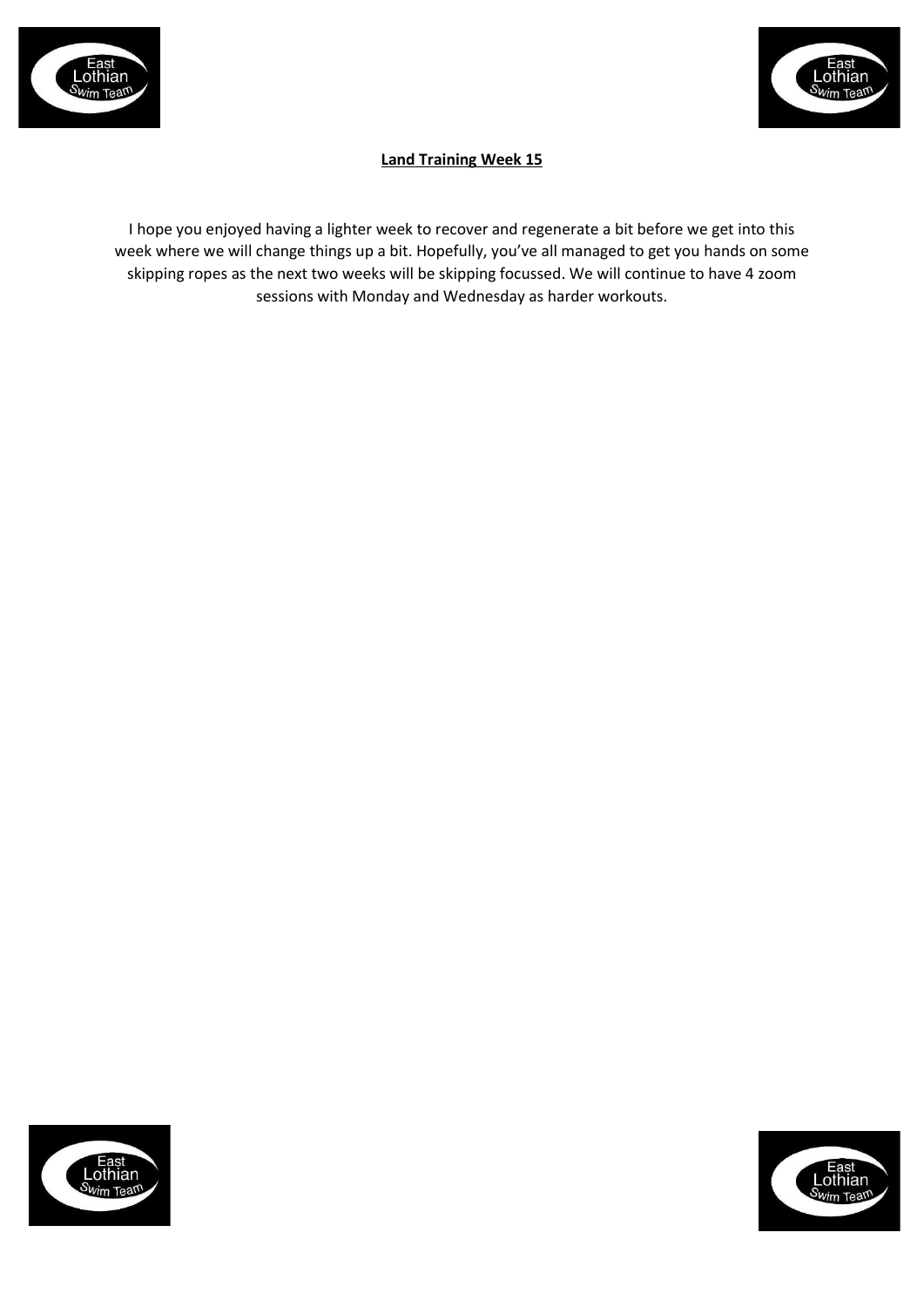



## **Warm Up**

Please remember to warm up before your skipping sessions with this small movement sessions.

4x 10 High Knees 10 Heel Flicks 10 Jumping Jacks 10 Cossack Squats

3x 30s Hip rotations 30s Alphabet Ankles 30s Glute Bridge



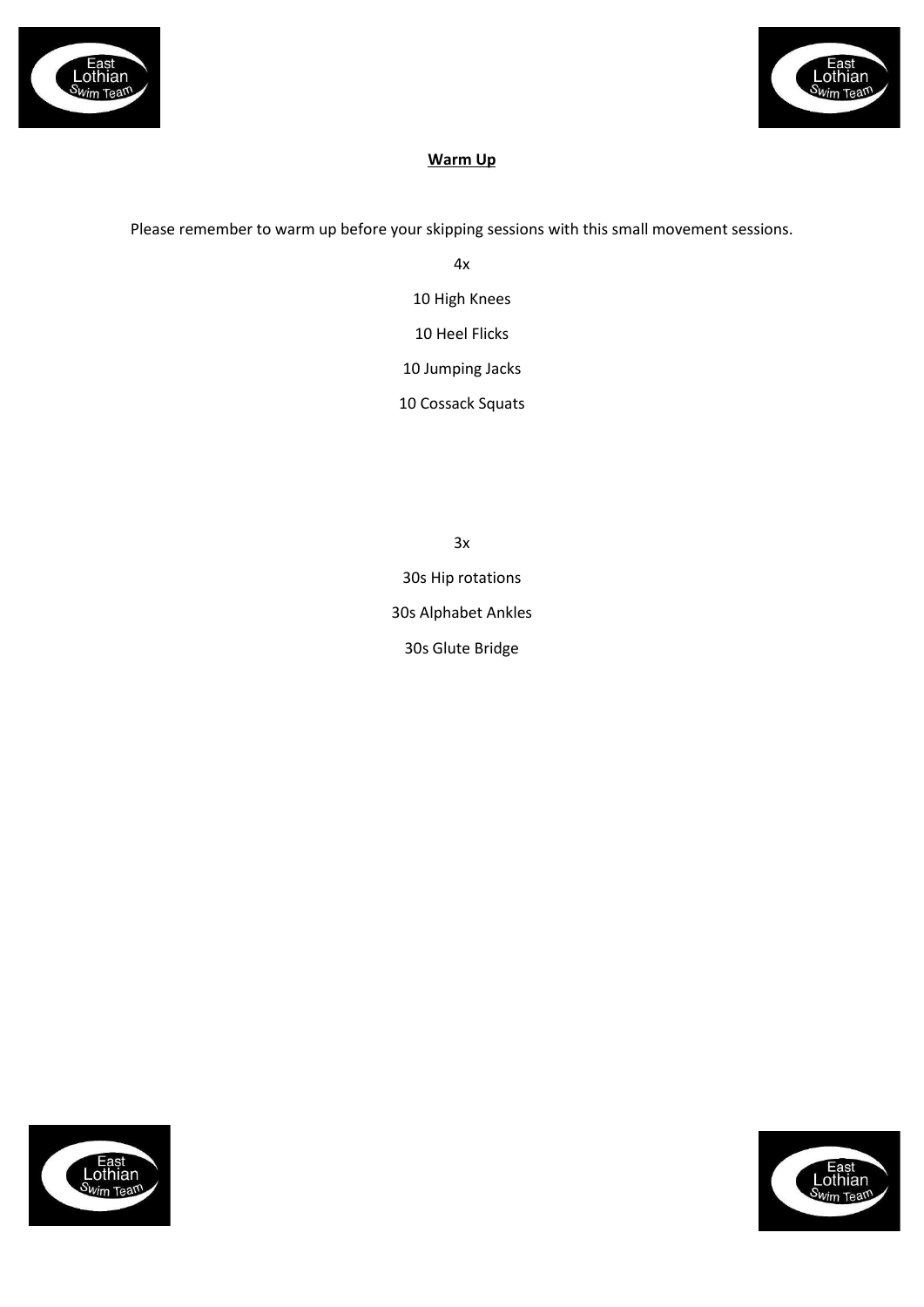



## Saturday Workout 27/6

Skipping Workout 1

Warm Up

Standard Bounce = normal jump, Left Right Bounce = switch from right to left foot while jumpings, Single Leg Bounce = jumping on one foot

30s Standard Bounce 15s Faster Bounce 30s Rest 30s Standard Bounce 15s Faster Bounce 30s Rest 30s Standard Bounce 15s Single L Leg Bounce 30s Rest 30s Standard Bounce 15s Single R Leg Bounce 30s Rest 1 minute Rest 30s Left Right Bounce 30s Rest 30s Hamstring Walk Out Press Up 30s Rest 30s Left Right Bounce 30s Rest 30s Hamstring Walk Out Press Up 30s Rest 1 minute Rest 20 Skips 20 Crunches 19 Skips 19 Crunches

………Descend until 0 reps



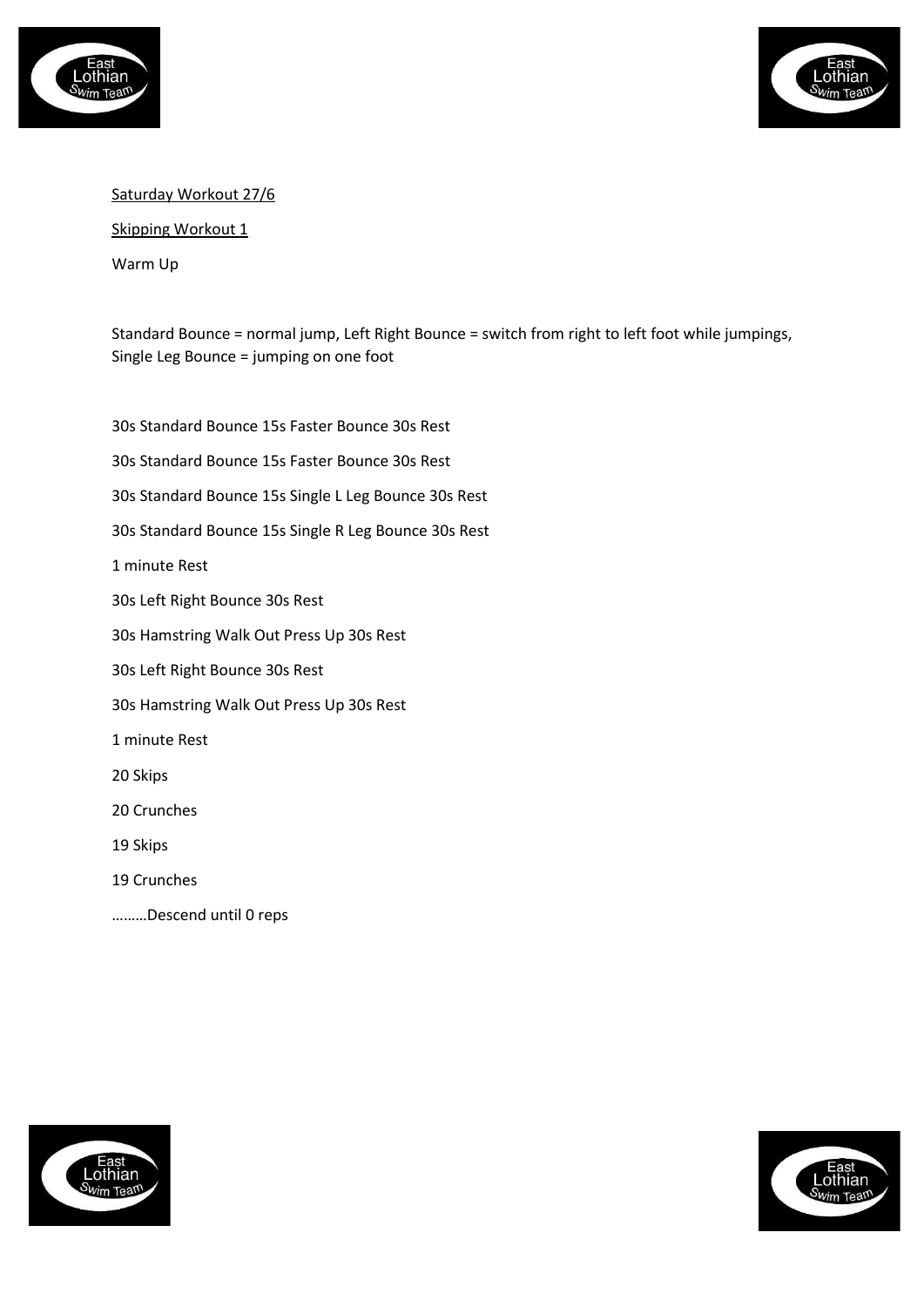



Sunday Workout 28/6

Mobility Zoom with Jamie

#### Monday Workout 29/6

Group Challenge workouts with Jamie

#### Tuesday Workout 30/6

Skipping Workout 2

Warm Up

Hip Twist Bounce = Turn toes to face right to left on each landing, Shuffle Bounce = Jump a few inches side to side on each jump

30s Standard Bounce 15s Hip Twist 30s Rest 30s Standard Bounce 15s Hip Twist 30s Rest 30s Standard Bounce 15s Single L Leg Bounce 30s Rest 30s Standard Bounce 15s Single R Leg Bounce 30s Rest 1 minute Rest 30s Shuffle Bounce 30s Rest 30s Body Weight Squats Press Up 30s Rest 30s Shuffle Bounce 30s Rest 30s Body Weight Squats Press Up 30s Rest 1 minute Rest 20 Standard Bounce 20s Plank 19 Standard Bounce 19s Plank Repeat until 0 Reps



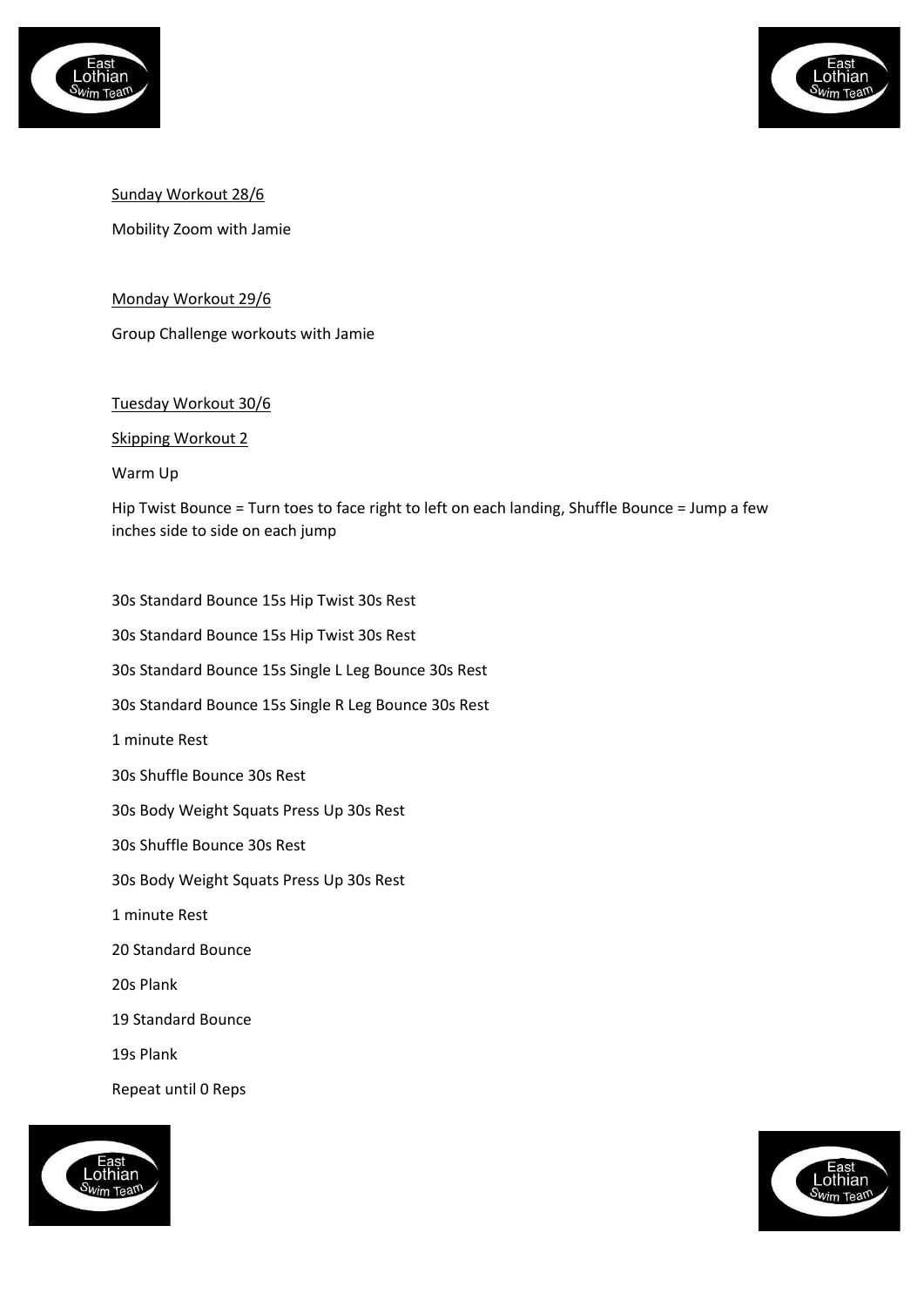



## Wednesday Workout 1/7

Zoom EMOM with Jamie

Thursday Workout 2/7

Skipping Workout 3

Warm Up

#### 10-minute EMOM

20 Standard Bounce 5 Jump Squats every minute on the minute for 10 Minutes

#### 8-minute AMRAP

- 20 Left Right Bounce
- 20 Shuffle Bounce
- 10 Bodyweight Squats
- 10 Bear Crawl to Planks

#### **FINISHER**

- 50 Standard Bounce
- 50 Crunches
- 40 Standard Bounce
- 40 Crunches
- 30 Standard Bounce
- 30 Crunches
- 20 Standard Bounce
- 20 Crunches
- 10 Standard Bounce
- 10 Crunches